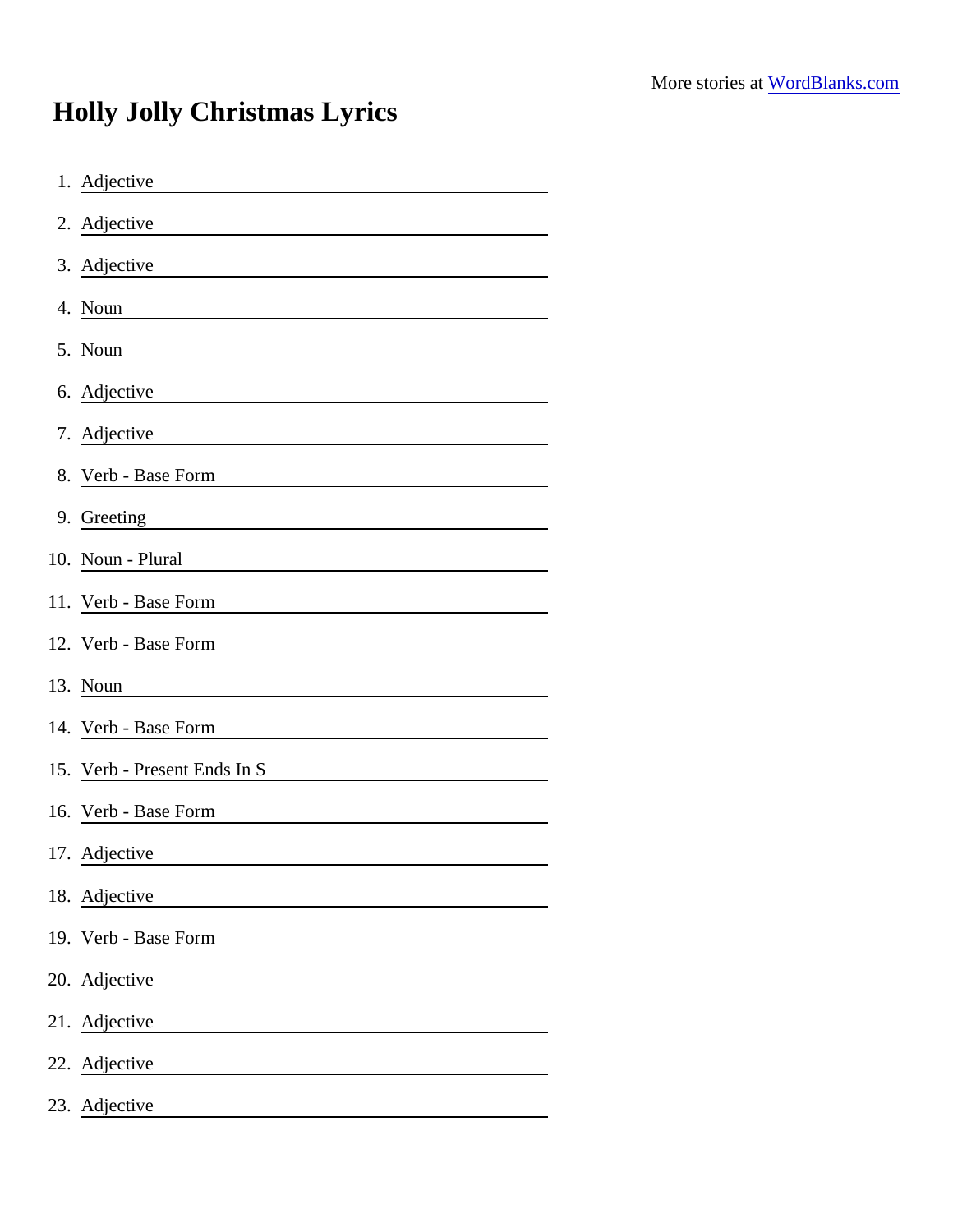| 24. Verb - Base Form |  |
|----------------------|--|
|                      |  |

25. Noun - Plural 26. Verb - Base Form 27. Adjective 28. Adjective 29. Verb - Base Form 30. Adjective 31. Adjective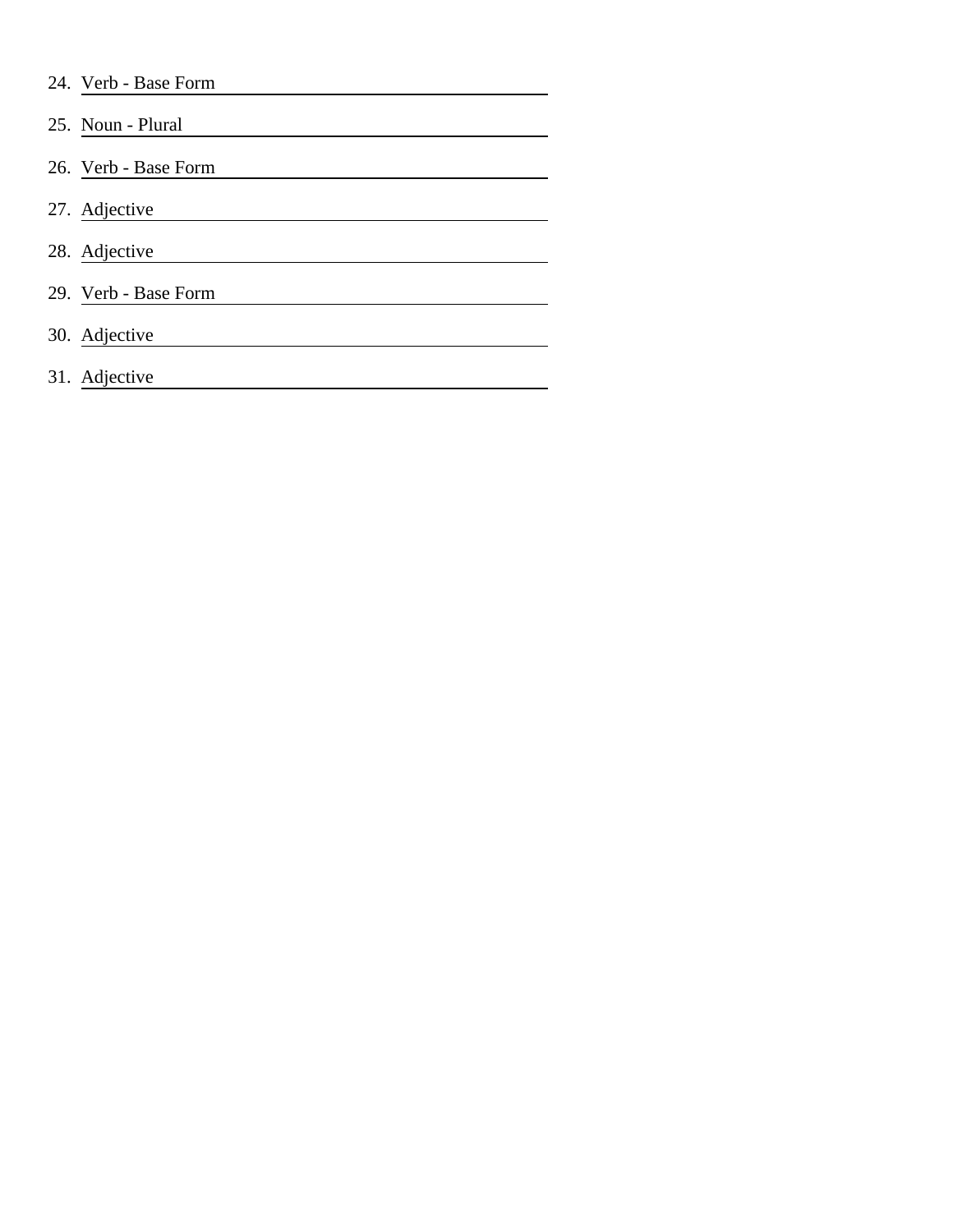## **Holly Jolly Christmas Lyrics**

| Have a Adjective Adjective Christmas                          |  |  |  |  |  |  |  |  |
|---------------------------------------------------------------|--|--|--|--|--|--|--|--|
| It's the <u>Adjective</u> time of the year                    |  |  |  |  |  |  |  |  |
| Well, I don't know if there'll be $\_\_\_\$                   |  |  |  |  |  |  |  |  |
| But have a cup of <u>Noun</u>                                 |  |  |  |  |  |  |  |  |
|                                                               |  |  |  |  |  |  |  |  |
| Have a Adjective Adjective Christmas                          |  |  |  |  |  |  |  |  |
| And when you ______ Verb - Base Form ______ down the street   |  |  |  |  |  |  |  |  |
| Say Greeting to Noun-Plural you Verb-Base Form                |  |  |  |  |  |  |  |  |
| And everyone you _______ Verb - Base Form ______              |  |  |  |  |  |  |  |  |
|                                                               |  |  |  |  |  |  |  |  |
| Ho ho, the $\frac{1}{\sqrt{1-\frac{1}{2}}}\$                  |  |  |  |  |  |  |  |  |
| Hung where you can Verb - Base Form                           |  |  |  |  |  |  |  |  |
| <b>Somebody</b> ______ Verb - Present ends in S _____ for you |  |  |  |  |  |  |  |  |
| Verb - Base Form her once for me                              |  |  |  |  |  |  |  |  |
|                                                               |  |  |  |  |  |  |  |  |
| Have a Adjective Adjective Christmas                          |  |  |  |  |  |  |  |  |
| And in case you didn't _______ Verb - Base Form ______        |  |  |  |  |  |  |  |  |
| Oh, by golly have a <u>Adjective Adjective</u> Christmas      |  |  |  |  |  |  |  |  |